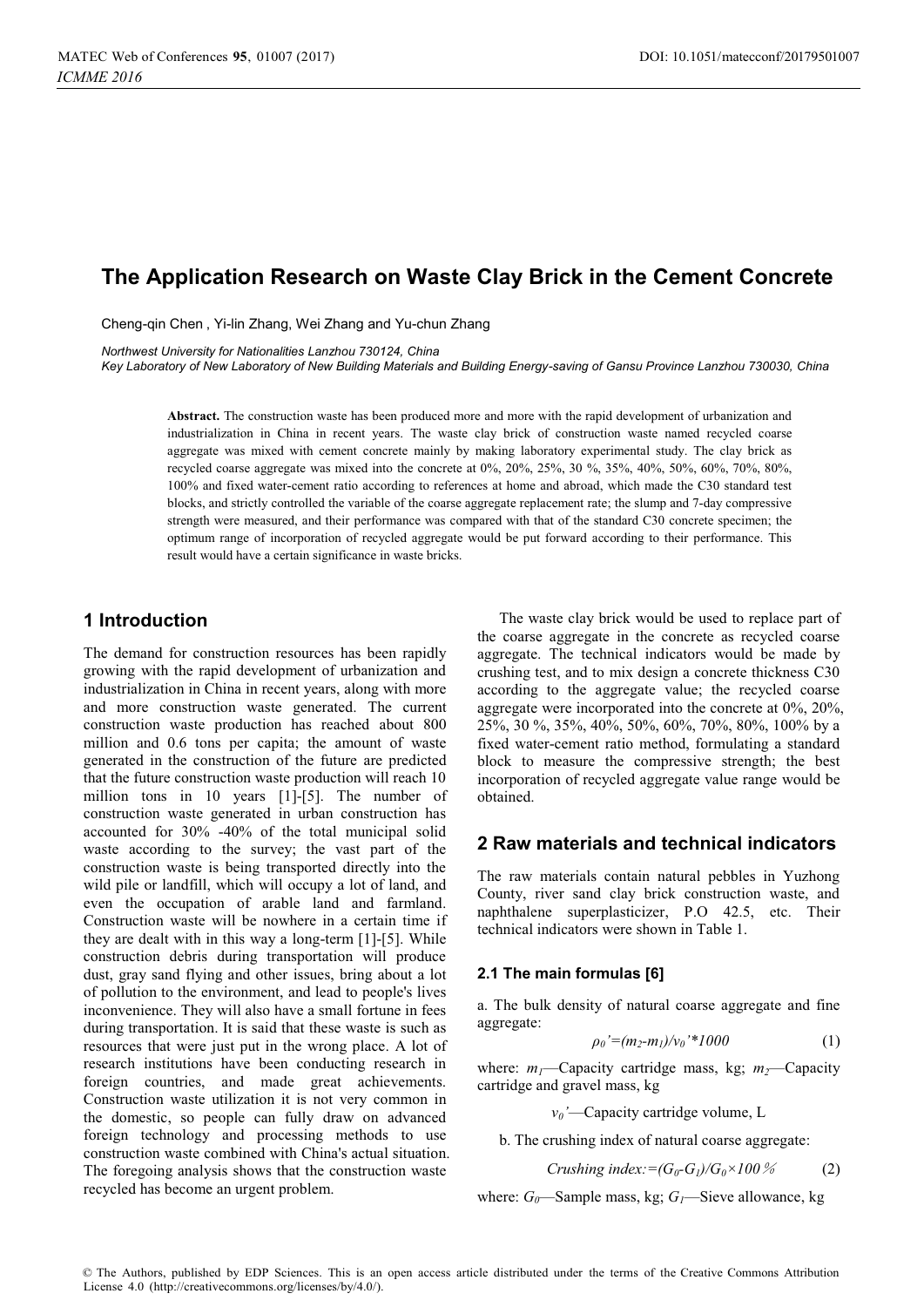c. The fineness modulus of fine aggregate:

$$
Mx=[(A_2+A_3+A_4+A_5+A_6)-5A_1]/(100-A_1)\qquad (3)
$$

#### **2.2 General technical indexes**

The cementitious material is P.O 42.5, and its technical indexes are seen in Table 1. The naphthalene superplasticizer as water reducing agent was used in this experiment, which the water reduction rate of 20% was measured; the appearance took on yellow powder; the solid content was greater than 92%; PH value (5% aqueous solution)was 7-9; sodium content was 16-19%; cement paste fluidity was not less than 200mm; the concrete strength increases by 15-40% at early and night strength for the significant concrete to enhance the effect; it fully improves and enhances the physical and mechanical properties of concrete, and save 10-20% of cement maintaining the strength of the same; it has no corrosion of steel effect.

The recycled aggregate [7], [8] is mainly clay brick used in building demolition wall materials. The collected clay bricks were crushed with jaw crusher; then they were used the standard sieving to sieve and done an adjustments in accordance with the norms [9]. The aggregate Technical indicators were shown in Table 2.

| Num.                                                                                                   | <b>Test items</b>                       |                    | Technical   | The     | <b>Result</b> |  |  |
|--------------------------------------------------------------------------------------------------------|-----------------------------------------|--------------------|-------------|---------|---------------|--|--|
|                                                                                                        |                                         |                    | indicators  | results | verdict       |  |  |
| $\mathbf{1}$                                                                                           | Density $(kg/m^3)$                      |                    |             | 3161    |               |  |  |
| $\overline{2}$                                                                                         | The specific surface<br>area $(m^2/kg)$ |                    | $\leq 300$  | 342     | qualified     |  |  |
| 3                                                                                                      | Standard consistency<br>water $(\% )$   |                    |             | 27.41   |               |  |  |
| $\overline{4}$                                                                                         | Setting time<br>(min)                   | Initial<br>setting | $\leq 45$   | 252     | qualified     |  |  |
| 5                                                                                                      |                                         | Final<br>setting   | $\geq 600$  | 400     | qualified     |  |  |
| 6                                                                                                      | Stability                               |                    | $\geq 5.0$  | 0.6     | qualified     |  |  |
| 7                                                                                                      | Flexural                                | 3d                 | $\leq$ 3.5  | 4.6     | qualified     |  |  |
|                                                                                                        | strength<br>(MPa)                       | 28d                | $\leq 6.5$  | 7.5     | qualified     |  |  |
|                                                                                                        | Compressive                             | 3d                 | < 17.0      | 25.8    | qualified     |  |  |
|                                                                                                        | strength<br>(MPa)                       | 28d                | $\leq 42.5$ | 48.3    | qualified     |  |  |
| The indicators of P.O42.5 meet the technical<br>requirements in (GB175-2007) "Common Portland cement". |                                         |                    |             |         |               |  |  |

**Table 1.** The Technical indicators of P.O42.5.

**Table 2.** The aggregate technical indicators.

| Aggregate<br><b>Type</b> | Particle<br>size<br>(mm) | <b>Bulk</b><br>density<br>$(kg/m^3)$ | Crushin<br>g index<br>$(\%)$ | $M_{r}$ |
|--------------------------|--------------------------|--------------------------------------|------------------------------|---------|
| Coarse<br>aggregate      | $5 - 31.5$               | 1663                                 | 7.95                         |         |
| recycled<br>aggregate    | $5 - 31.5$               | 952.43                               |                              |         |
| Fine<br>aggregate        | $0 - 5$                  | 1258                                 |                              | 3.67    |

Table 2 showed: the stone is belong to I Class stones by the crushed index value. The sand is I sand area, names the coarse sand.

# **3 Mix design and production of standard specimens**

The trial mixture—C30 concrete was used to make the mixture design, which the mix proportion was that: cement: 328.89kg, sand: 673.09kg, stones: 1250.02kg, water: 148kg, water reducer: 3.29kg. The recycled coarse aggregate was prepared to make cement concrete block; the variable of the coarse aggregate replacement rate was strictly controlled th the test process; recycled coarse aggregate was substituted to make six test groups at respectively 0%, 20%, 25%, 30 %, 35%, 40%, 50%, 60%, 70%, 80%, 100%. The standard test pieces were made with  $150$ mm × 150mm × 150mm, and measured for slump and 7-day compressive strength.

The conservation and test methods for the production of test pieces were mixed strictly in accordance with the standard [10], and the specimens were allowed to stand to form removal after 24h pouring in the laboratory; the blocks were made with conservation trials to 7d after curing under standard conditions.

Since the water absorption of recycled aggregate clay brick was large to bring a lot of trouble, the recycled aggregate was selected to be soaked firstly before making aggregate mixing through experimental analysis; the aggregate fully absorb the moisture, and then dried the aggregate surface, which solves the problem.

### **4 Analysis of experimental data**

The mix proportion used was shown in Table 3.

Coarse aggregate replacement rate: the recycled aggregate volume is equal to the volume of natural aggregate; the bulk density of natural coarse aggregate and recycled coarse aggregate is not the same; the equal volume substitution was taken in the test in order to make the data more reliable.

The concrete slump was measured during the test and the compression testing data in the universal testing machine compression were obtained in Table 4. The incorporation of recycled aggregate concrete had impact on the strength shown in Fig. 1.

Fig. 1 showed: the overall compressive strength firstly trends to increase. Then decrease with the increase in the aggregate amount of renewable incorporated under other factors invariable; the test piece reached to the maximum compressive strength when the amount reaches 25%. Also the recycled aggregate amount was among 20% to 35%, the strength of concrete is greatly improved.

In conclusion, the compressive strength added to the recycled aggregate is higher than that of made of natural aggregate; there are two reasons for primary analysis: firstly, the specific surface area of the recycled aggregate is larger than that of natural aggregate; the contact area increases to enhance the bond strength between the aggregates; secondly, the surface voids of the recycled aggregate is much more than that of natural aggregates, so the grout can fully play its role, and effectively fills into internal porosity of the recycled aggregate, which improves the solidity of the recycled aggregate, making the overall strength of the test piece improved.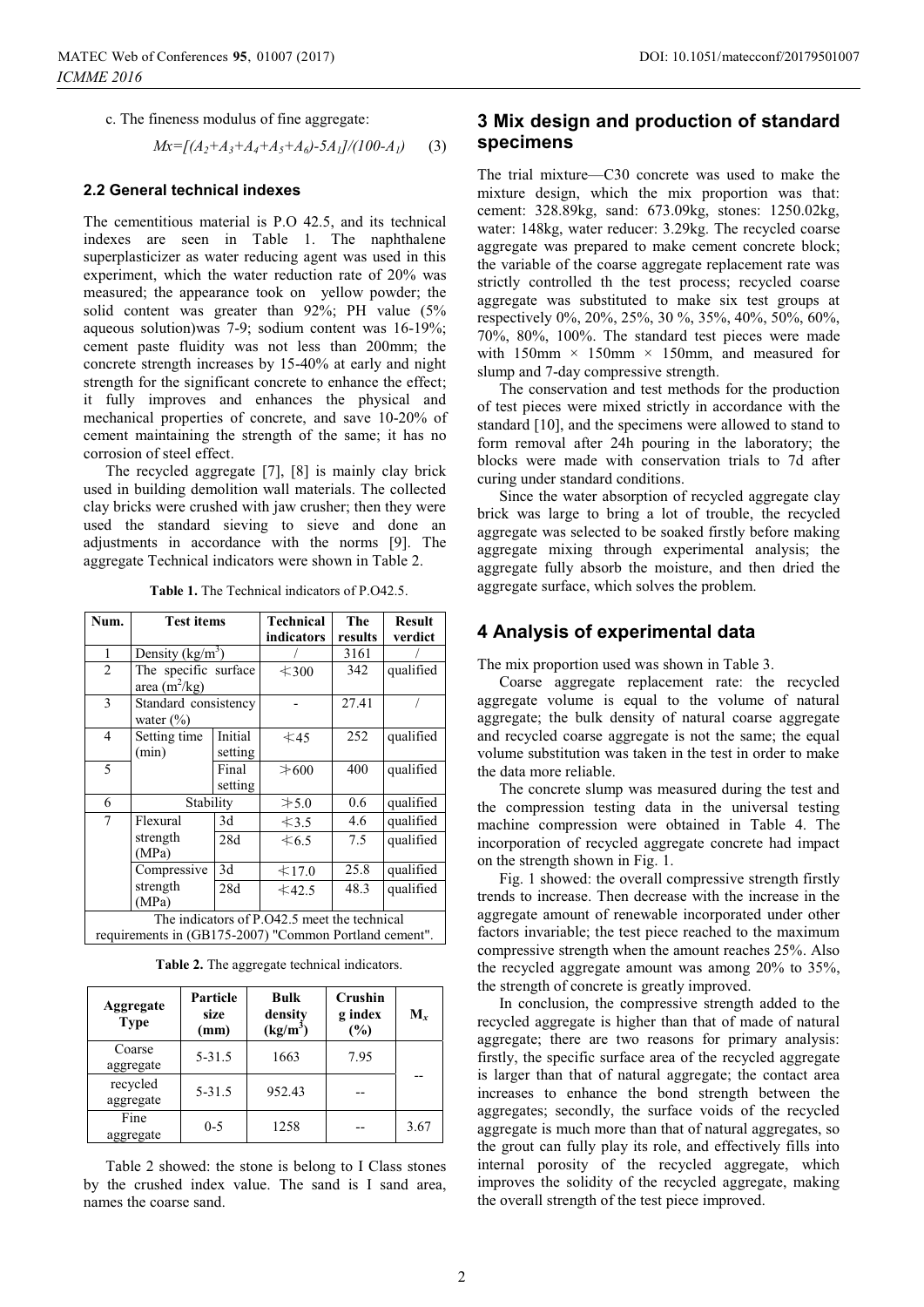| Num.           | CA replacement rate $(\% )$ | W/C  | Superplasticizer(g) | Pebble  | RA       | S      | W   | $\mathbf C$ |
|----------------|-----------------------------|------|---------------------|---------|----------|--------|-----|-------------|
|                | $\theta$                    | 0.45 | 20                  | 1250.02 | 100      | 673.09 | 148 | 328.89      |
| 2              | 20                          | 0.45 | 20                  | 1250.02 | 80       | 673.09 | 148 | 328.89      |
| 3              | 25                          | 0.45 | 20                  | 1250.02 | 75       | 673.09 | 148 | 328.89      |
| $\overline{4}$ | 30                          | 0.45 | 20                  | 1250.02 | 70       | 673.09 | 148 | 328.89      |
| 5              | 35                          | 0.45 | 20                  | 1250.02 | 65       | 673.09 | 148 | 328.89      |
| 6              | 40                          | 0.45 | 20                  | 1250.02 | 60       | 673.09 | 148 | 328.89      |
| 7              | 50                          | 0.45 | 20                  | 1250.02 | 50       | 673.09 | 148 | 328.89      |
| 8              | 60                          | 0.45 | 20                  | 1250.02 | 40       | 673.09 | 148 | 328.89      |
| 9              | 70                          | 0.45 | 20                  | 1250.02 | 30       | 673.09 | 148 | 328.89      |
| 10             | 80                          | 0.45 | 20                  | 1250.02 | 20       | 673.09 | 148 | 328.89      |
| 11             | 100                         | 0.45 | 20                  | 1250.02 | $\theta$ | 673.09 | 148 | 328.89      |

**Table 3.** The amount of material (kg/m3).

| <b>Table 4.</b> Indexes value of concrete. |
|--------------------------------------------|
|--------------------------------------------|

| <b>Test block</b><br>Numbering | ressure<br>(kN) | Compressive<br>strength<br>(MPa) | Slump<br>(mm) | <b>Mass</b><br>(kg) |
|--------------------------------|-----------------|----------------------------------|---------------|---------------------|
| 1                              | 516.033         | 22.933                           | 72            | 8.086               |
| 2                              | 639.667         | 28.430                           | 79            | 7.835               |
| 3                              | 788.757         | 35.056                           | 70            | 7.920               |
| 4                              | 648.000         | 28.8                             | 75            | 7.865               |
| 5                              | 559.800         | 24.880                           | 70            | <u>7.650</u>        |
| 6                              | 521.100         | 23.16                            | 73            | 7.486               |
| 7                              | 502.425         | 22.33                            | 75            | 7.257               |
| 8                              | 498.375         | 22.15                            | 72            | 7.089               |
| 9                              | 481.95          | 21.42                            | 74            | 6.881               |
| 10                             | 446.625         | 19.85                            | 75            | 6.792               |
| 11                             | 428.02          | 19.023                           | 75            | 6.770               |



**Figure 1.** The relations curve between incorporation of recycled aggregate and concrete strength

# **5 Conclusions**

The admixing amount of recycled aggregate as a variable was strictly controlled in the testing process; the strength of the test pieces with recycled aggregate first increased and then decreased. Eventually the recycled aggregate range could be drawn upon incorporation of 20% to 35%; this range could make concrete strength greatly improved. The results showed that the waste clay bricks can not only save resources, but also protect the environment, which will bring great social benefits.

# **Sources of project funds**

The project fund is the professional project funds of the central university basic scientific research business expenses, the project number of which is 31920150071, and the innovative entrepreneurial training projects of college students, the project number of which is 201510742066.

### **References**

- 1. Q. Zhou, *Research on Force and Permeability Performance of Mixed Recycled Aggregate Concrete*, Xiamen University, a master's degree thesis, (2009)
- 2. X. Wu, *Application of powder and granular construction waste in cement concrete*, Zhengzhou University, a master's degree thesis, (2004)
- 3. Y. Li. *Experimental Study on High-Performance Recycled Concrete Produced by Building Waste*, Comprehensive utilization of fly ash, (4):17-20 (2013)
- 4. S. Jia, J. Wang, et al., *Construction Waste Recycled Concrete Aggregate Performance Study*, Construction Technology, (S1):165-168 (2014)
- 5. M. Li, *Applied Technique Research of Regeneration Concrete by Use of Construction Waste*, Municipal Engineering Technology, (S1): 254-260 (2010)